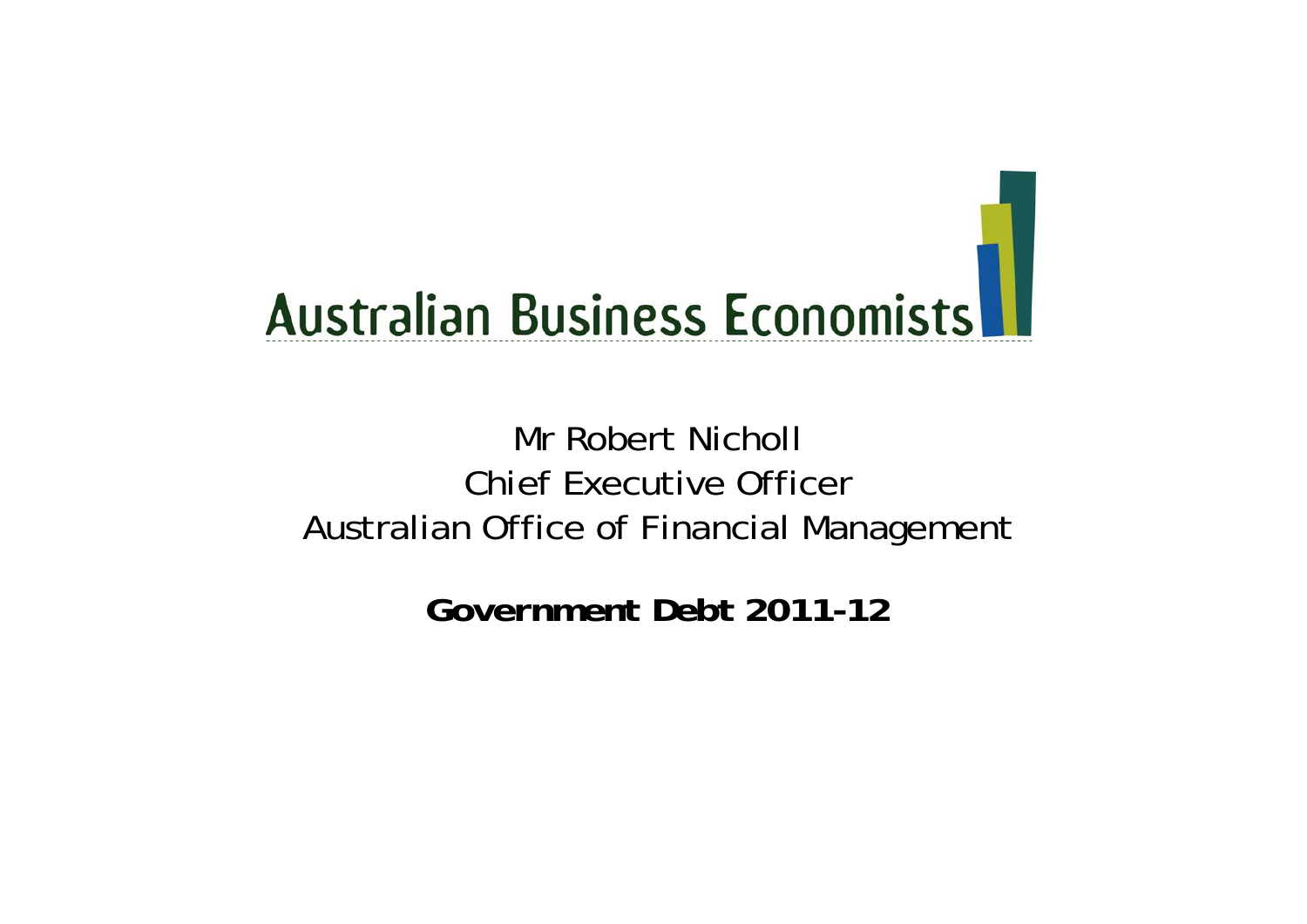

**Australian Government Australian Office of Financial Management** 

## Australian Business Economists Luncheon

# Rob Nicholl Chief Executive Officer AOFM

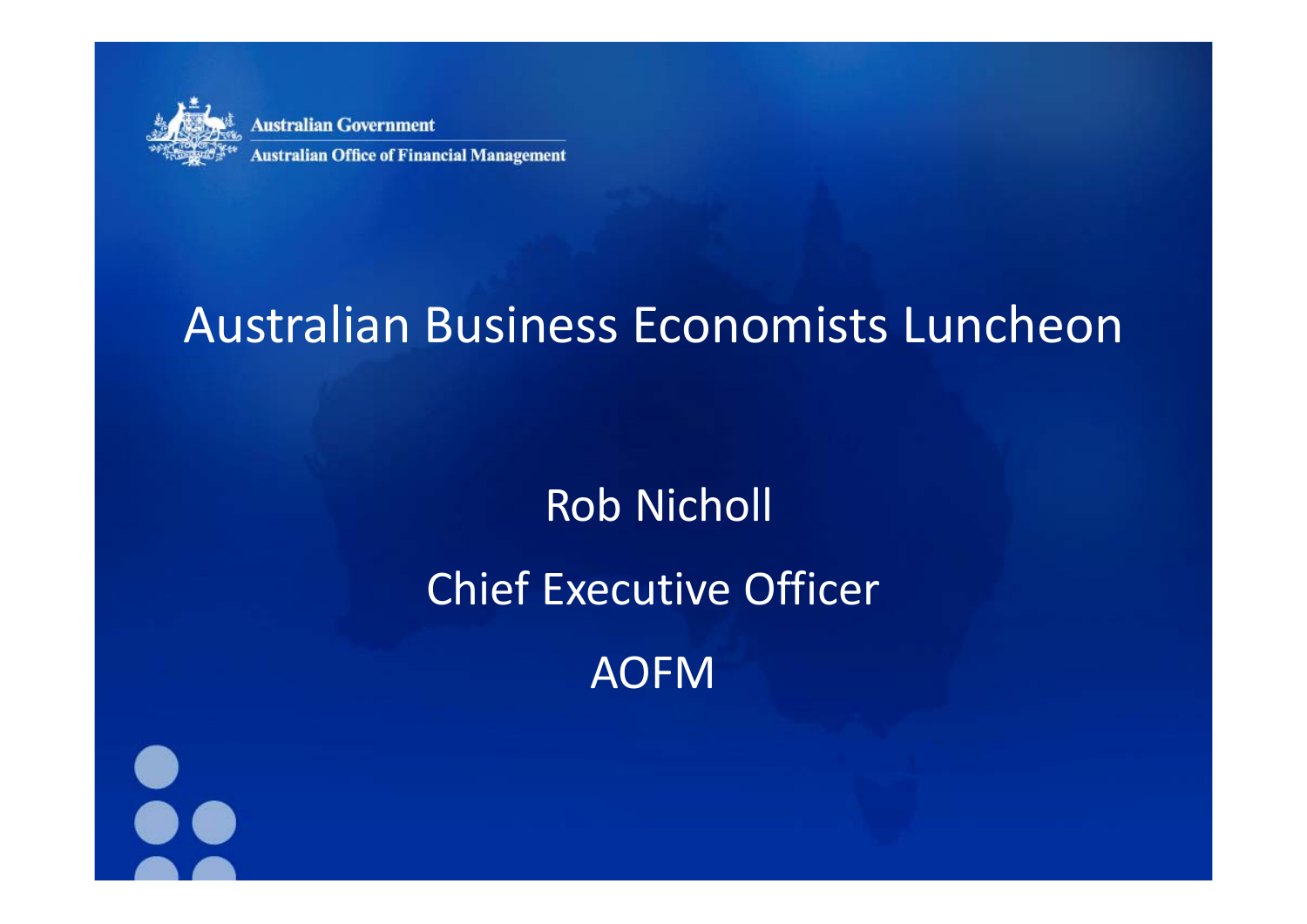

#### Government net debt



*Source: Treasury, IMF Fiscal Monitor*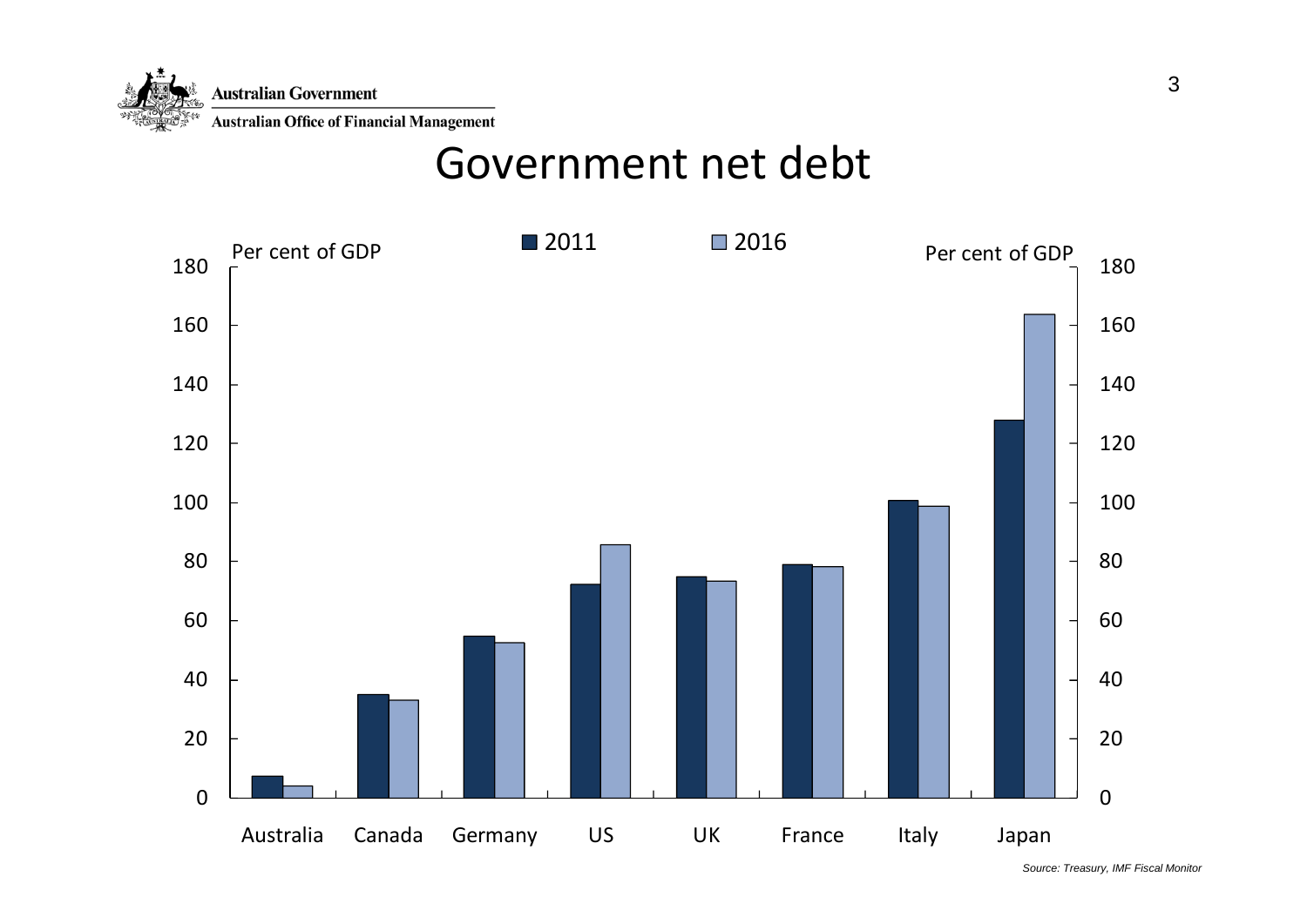

#### Australian Government net debt

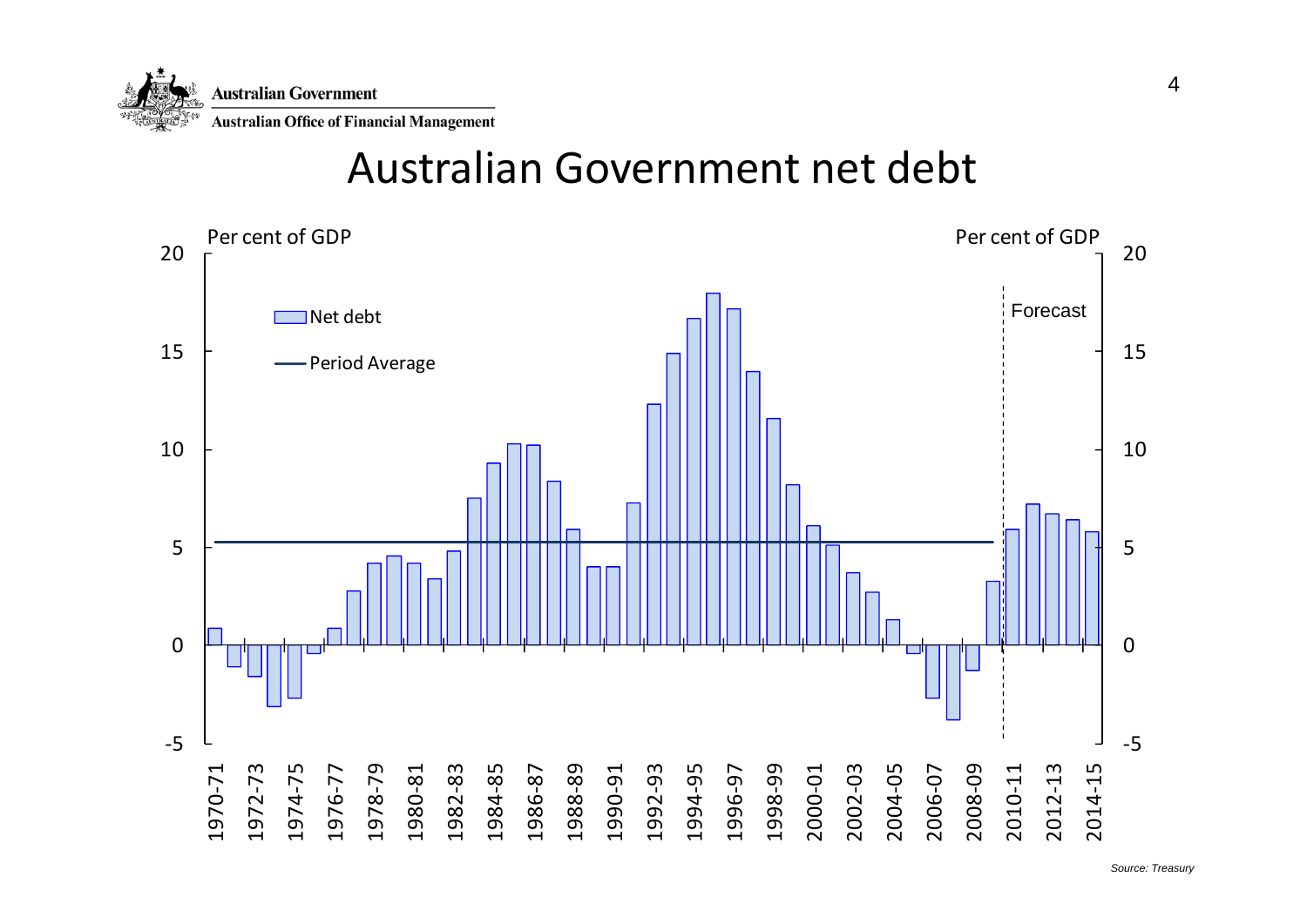

#### Net debt – historical relativities

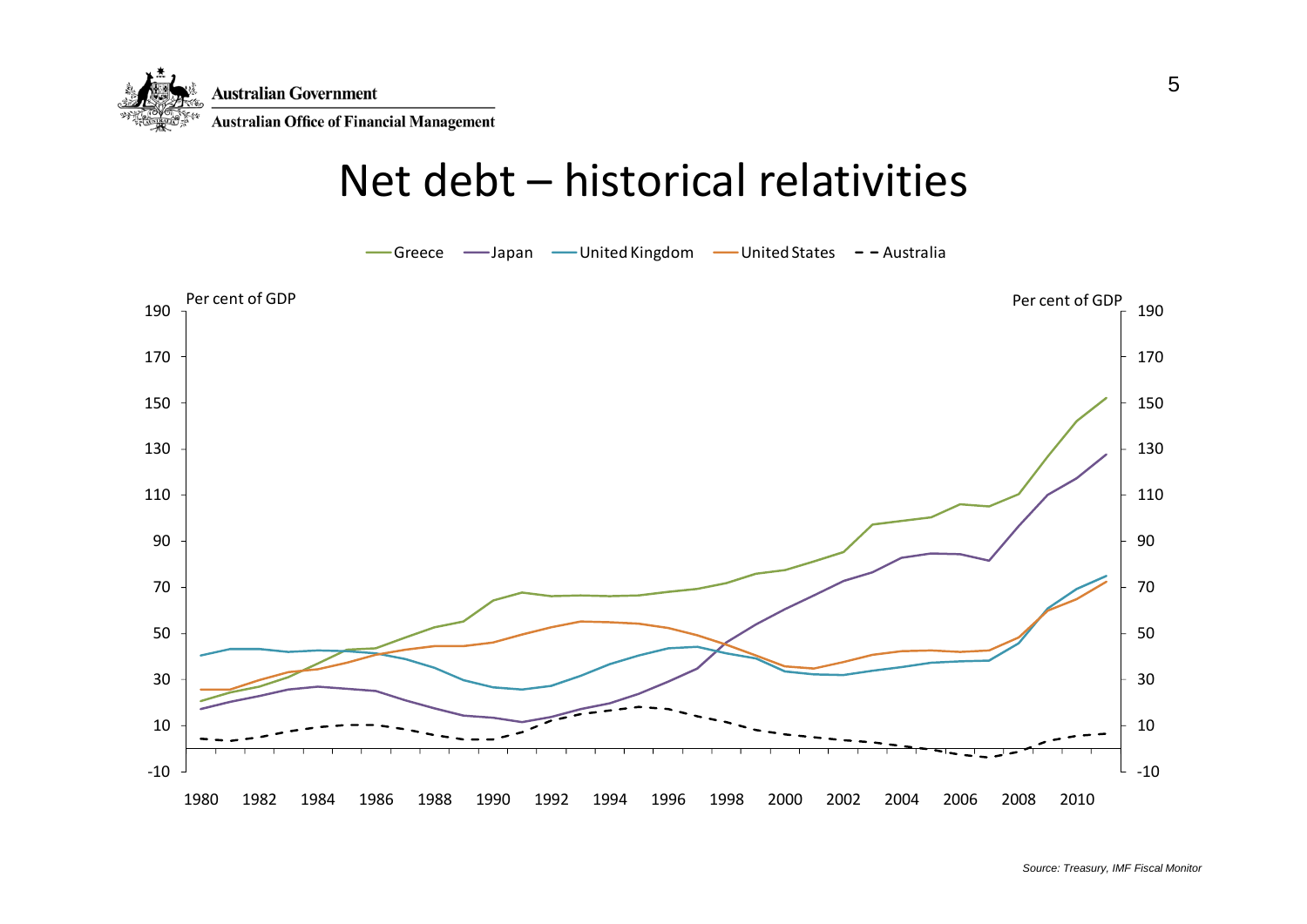

#### Australian Government bonds on issue remaining steady

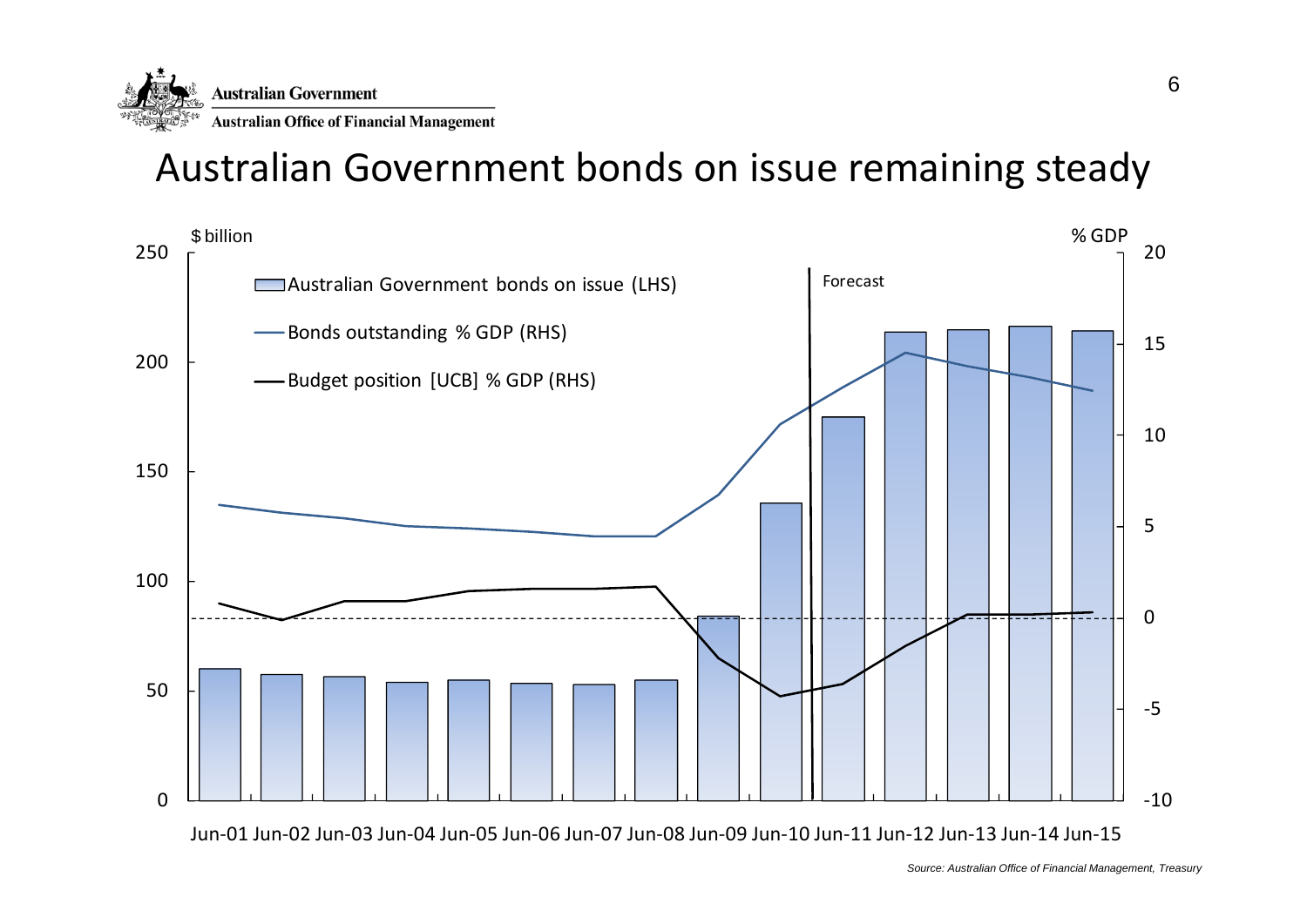

### Treasury Bonds

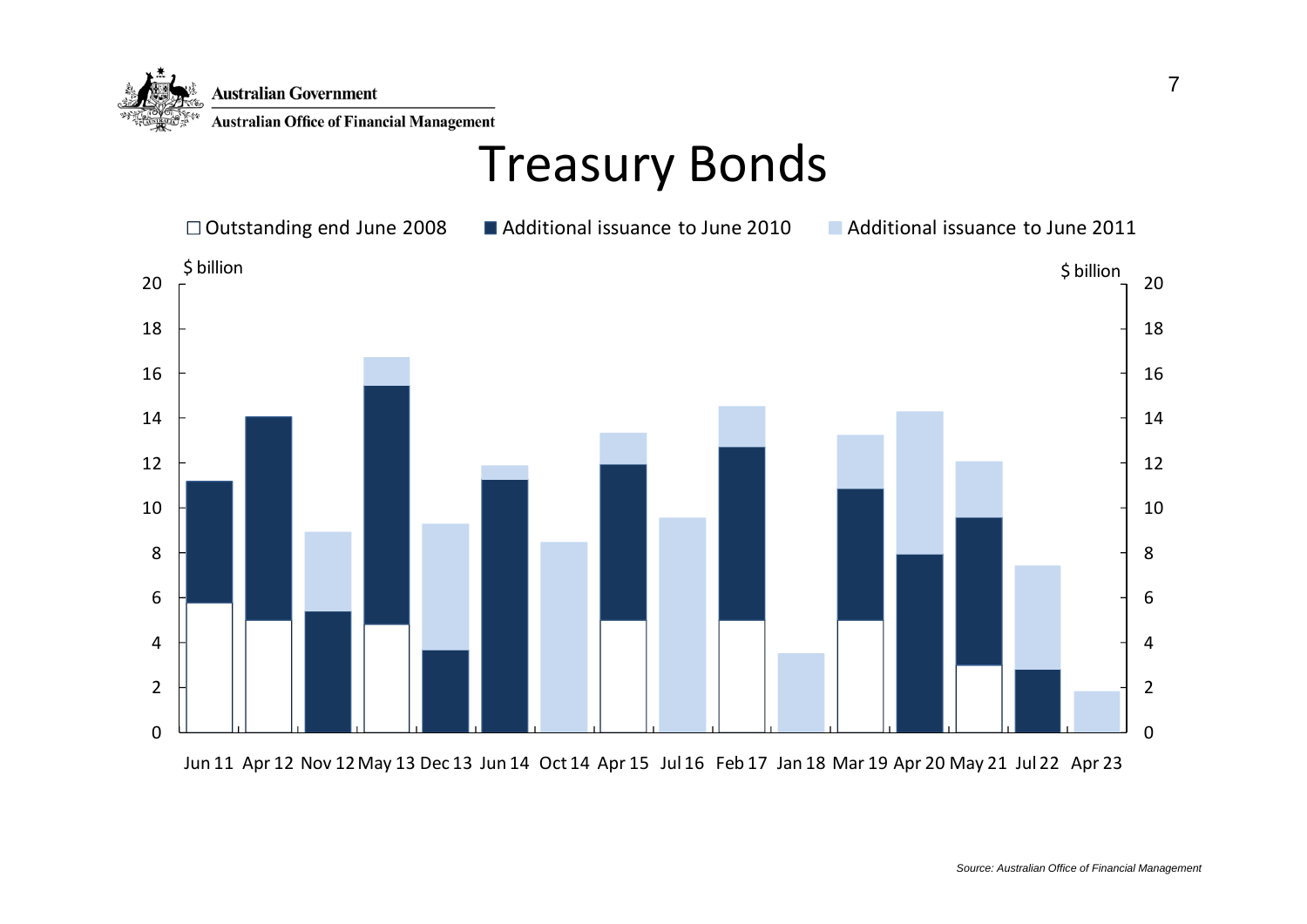

### Treasury Indexed Bonds